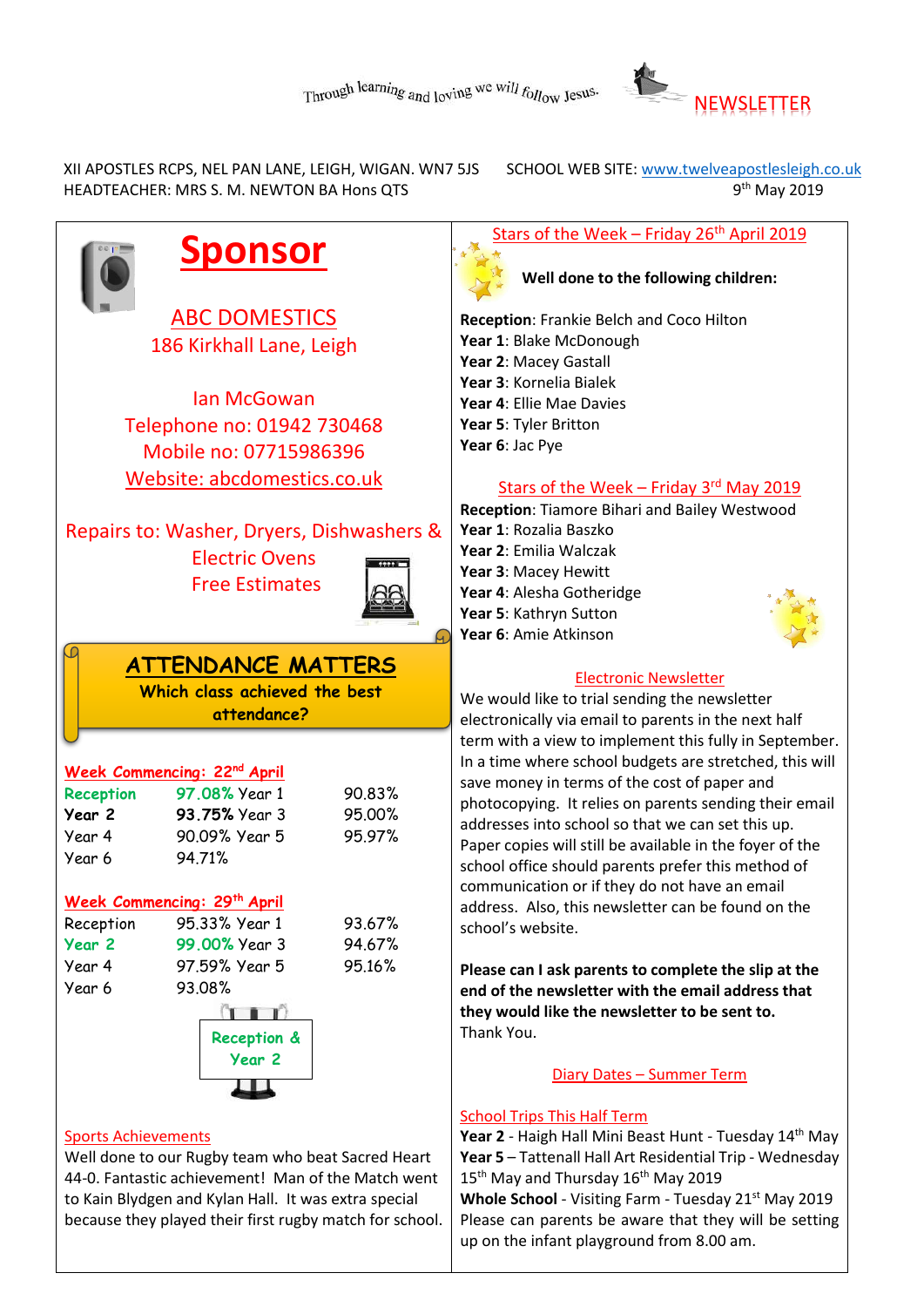Year's 3 and 4 took part in a Tag Rugby event and out of 29 schools, came  $3^{rd}$  – a big well done to our children!

#### PE Kits

Can I remind parents that children need to bring a PE kit to leave in school and this should consist of a red Tshirt, black shorts and a draw string bag. It has come to my attention that quite a number of children have not had the appropriate clothing for PE and we do not have enough spare kits.

If your child has grown out of their PE kit, including pumps, please could you donate it to school so we can replenish the spare kit box!

#### School Council Triathlon

Thank you for all thoses that supported this event. It was very popular and raised a total of £73.00.

#### **Winners**

- Infants Penalty Shoot Out Evie Davies Juniors – Rugby - Ben Farrimond Basketball - Evan Galvin
	- Football Reece Galvin

The school council are trying to raise money to buy a licence to hold a film night which is due to take place in July.

#### Year 1 Assembly - Friday 10<sup>th</sup> May at 9.00 am

Mrs O'Boyle and Miss Hope would like to invite parents and carers to join the children in Year 1 for this special assembly on animals.

#### Reception Collective Worship - Friday 10<sup>th</sup> May at 3.00 pm

Mrs Parry and the Reception class would like to invite parents and carers to join them at the end of the day for collective worship.

#### Newsletter Sponsorship

**If you have a business and wish to advertise on our newsletter, please contact the school office. The cost is £30 for the year.**

#### Summer Fair – Friday  $7<sup>th</sup>$  June – Friends of XII Apostles Fundraising Event

Thank you to all the friends who met to make the final arrangements for this event. To ensure that it is a success the friends are appealing for your help with the following:

- Please can you fill a jar with wrapped sweets, new toys, hair bobbles and gifts, etc. Empty jars are available from the school office.
- Donations for the tombola: toiletries, toys, gift sets, wine, etc.

Can I thank you once again in anticipation of your support. Please see the attached flyer for more detail.

#### Year 6 SATs Week - Monday 13<sup>th</sup> May

#### Nearly there Year 6!

Our Year 6 children have been working incredibly hard both at school and at home in preparation for their SATs which are taking place next week. Thank you to our parents and carers for your continued support and all of the work you are doing with your children at home. We are really proud of how our Year 6 children have approached the revision for these tests so far and we are sure they will continue to give 100% right up until the tests. Keep going Year 6 - you are nearly there!



#### Half Term

**Please note that we break up for half Term on Friday 24th May and return to school on Tuesday 4th June.**

Through learning and loving we will follow Jesus.



# **NEWSLETTER SPONSORS**

**XII Apostles Rainbows, Brownies, Guides & Rangers – Cheryl Garvey – 07719357069 Whisper International – Neil Sumner – 0161 794 0818 or 07760174537 Pretty Paws of Culcheth – Kim – 01925 767211 or 07955833496 ABC Domestics – Ian McGowan - 01942 730468 or 07715 986396 9 th – 15th Leigh Scout Group – Jane Riley – 07714 417263 Feet First Chiropodist & Podiatrist – Nicola Skitt – 01942 671155 or 07767696014**